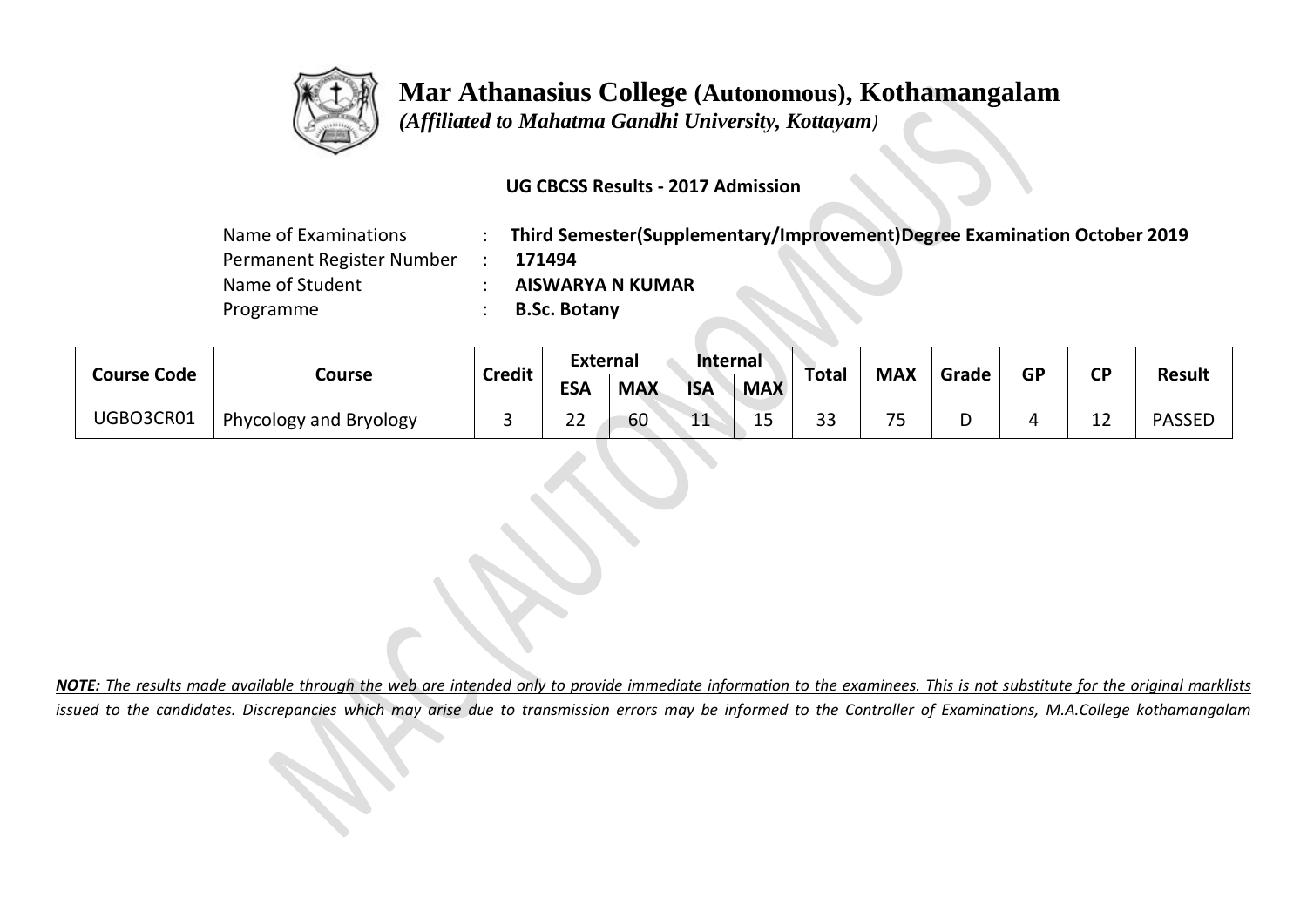

 *(Affiliated to Mahatma Gandhi University, Kottayam)*

### **UG CBCSS Results - 2017 Admission**

| Name of Examinations      | Third Semester(Supplementary/Improvement)Degree Examination October 2019 |
|---------------------------|--------------------------------------------------------------------------|
| Permanent Register Number | 171496                                                                   |
| Name of Student           | <b>ANN RACHEL TOMY</b>                                                   |
| Programme                 | <b>B.Sc. Botany</b>                                                      |

| <b>Course Code</b> |                            | <b>Credit</b> | <b>External</b> |            | Internal   |            |              | <b>MAX</b> | Grade | <b>GP</b> | <b>CP</b>                |               |
|--------------------|----------------------------|---------------|-----------------|------------|------------|------------|--------------|------------|-------|-----------|--------------------------|---------------|
|                    | Course                     |               | <b>ESA</b>      | <b>MAX</b> | <b>ISA</b> | <b>MAX</b> | <b>Total</b> |            |       |           |                          | <b>Result</b> |
| UGEN3CC01          | Literature And/As Identity |               | Ab              | 80         | 17         | 20         |              | 100        |       |           | $\overline{\phantom{0}}$ | <b>FAILED</b> |
| UGBO3CR01          | Phycology and Bryology     |               | Ab              | 60         | 11<br>ᅩᆂ   | 15         | -            | 75         |       |           | $\overline{\phantom{0}}$ | <b>FAILED</b> |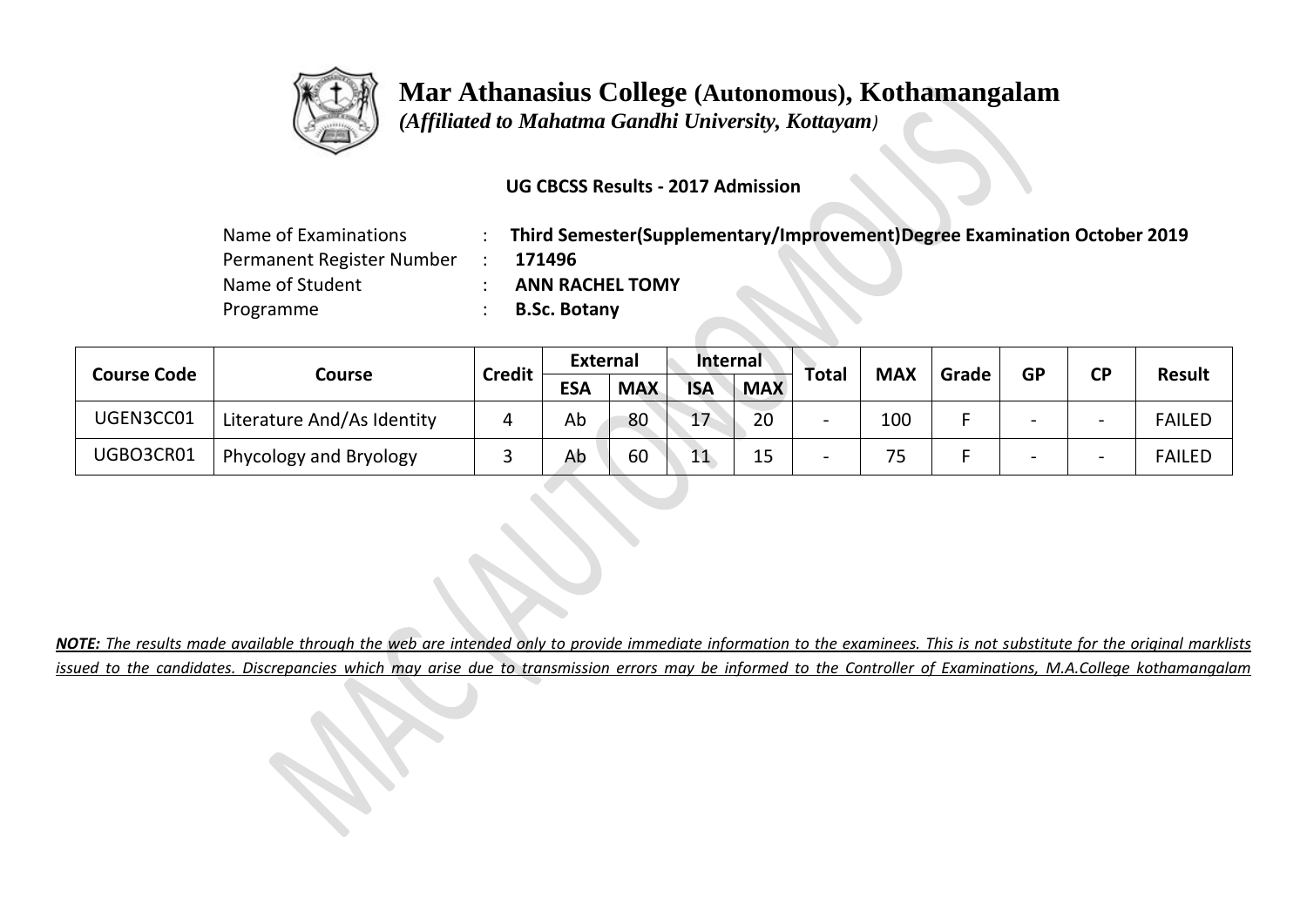

 *(Affiliated to Mahatma Gandhi University, Kottayam)*

### **UG CBCSS Results - 2017 Admission**

| Name of Examinations      | Third Semester(Supplementary/Improvement)Degree Examination October 2019 |
|---------------------------|--------------------------------------------------------------------------|
| Permanent Register Number | 171502                                                                   |
| Name of Student           | <b>HARSHA ABDULKHADER</b>                                                |
| Programme                 | <b>B.Sc. Botany</b>                                                      |

|                    |                        | <b>Credit</b> | <b>External</b> |            | <b>Internal</b> |                     | Total | <b>MAX</b> | Grade | <b>GP</b> | <b>CP</b> | <b>Result</b> |
|--------------------|------------------------|---------------|-----------------|------------|-----------------|---------------------|-------|------------|-------|-----------|-----------|---------------|
| <b>Course Code</b> | Course                 |               | <b>ESA</b>      | <b>MAX</b> | <b>ISA</b>      | <b>MAX</b>          |       |            |       |           |           |               |
| UGBO3CR01          | Phycology and Bryology |               | 33              | 60         | 13              | 1 <sub>0</sub><br>ᅩ | 46    | --<br>ັ    |       |           | 18        | <b>PASSED</b> |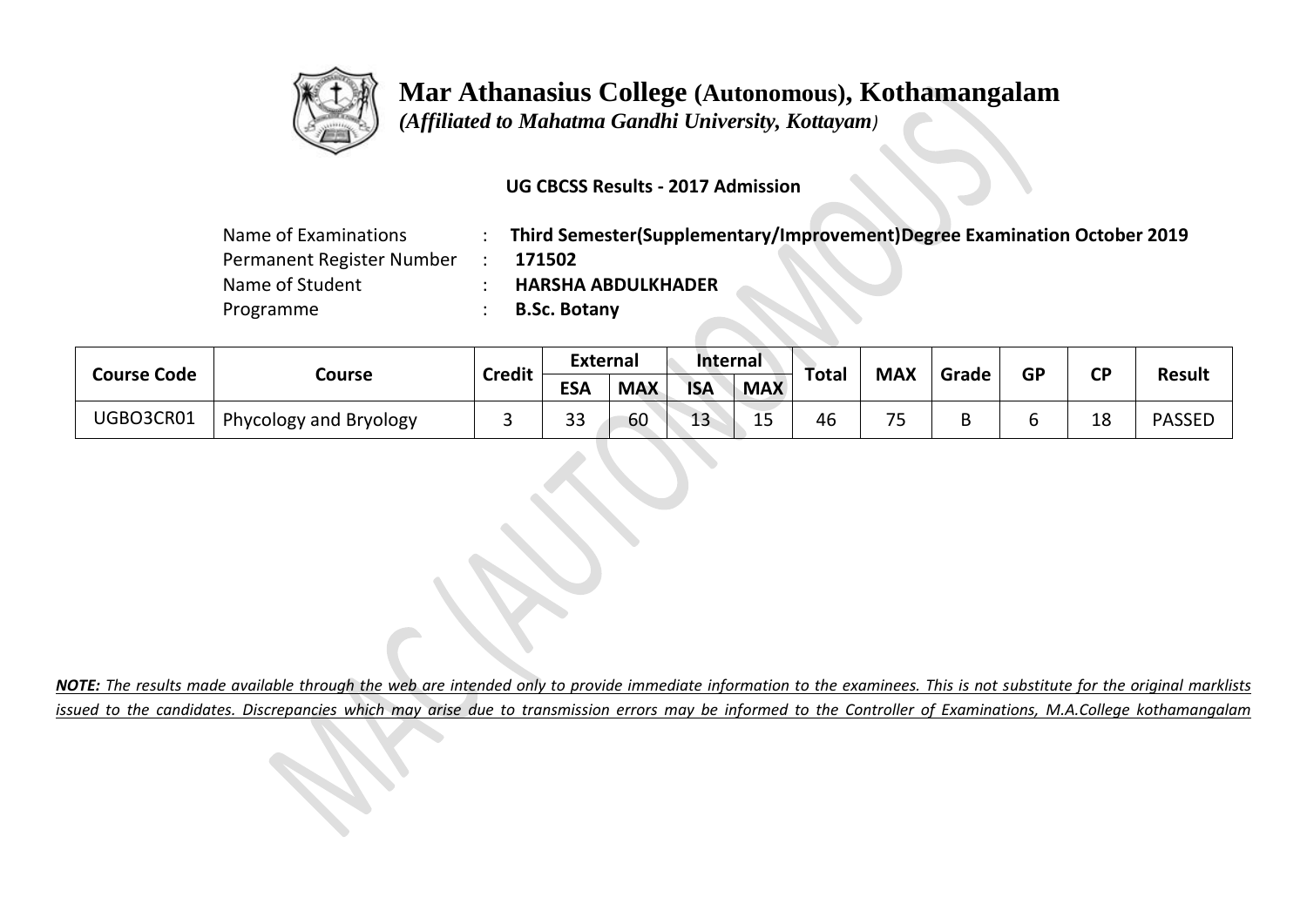

 *(Affiliated to Mahatma Gandhi University, Kottayam)*

### **UG CBCSS Results - 2017 Admission**

| Name of Examinations      | Third Semester(Supplementary/Improvement)Degree Examination October 2019 |
|---------------------------|--------------------------------------------------------------------------|
| Permanent Register Number | 171504                                                                   |
| Name of Student           | <b>KRISHNAPRIYA P B</b>                                                  |
| Programme                 | <b>B.Sc. Botany</b>                                                      |

|                              |                                    | <b>Credit</b> | <b>External</b> |            | <b>Internal</b> |            |              |            | Grade | <b>GP</b> | <b>CP</b> | Result        |
|------------------------------|------------------------------------|---------------|-----------------|------------|-----------------|------------|--------------|------------|-------|-----------|-----------|---------------|
| <b>Course Code</b><br>Course |                                    |               | <b>ESA</b>      | <b>MAX</b> | <b>ISA</b>      | <b>MAX</b> | <b>Total</b> | <b>MAX</b> |       |           |           |               |
| UGBO3CR01                    | Phycology and Bryology             |               | 34              | 60         | 14              | 15         | 48           | 75         | B     | ь         | 18        | <b>PASSED</b> |
| UGCH3CM02                    | Inorganic and Organic<br>Chemistry |               | 52              | 60         | 10 <sup>°</sup> | 15         | 62           | 75         | Α     | 8         | 24        | <b>PASSED</b> |
| UGZY3CM01                    | Physiology and Immunology          |               | 37              | 60         | 14              | 15         | 51           | 75         | $B+$  |           | 21        | <b>PASSED</b> |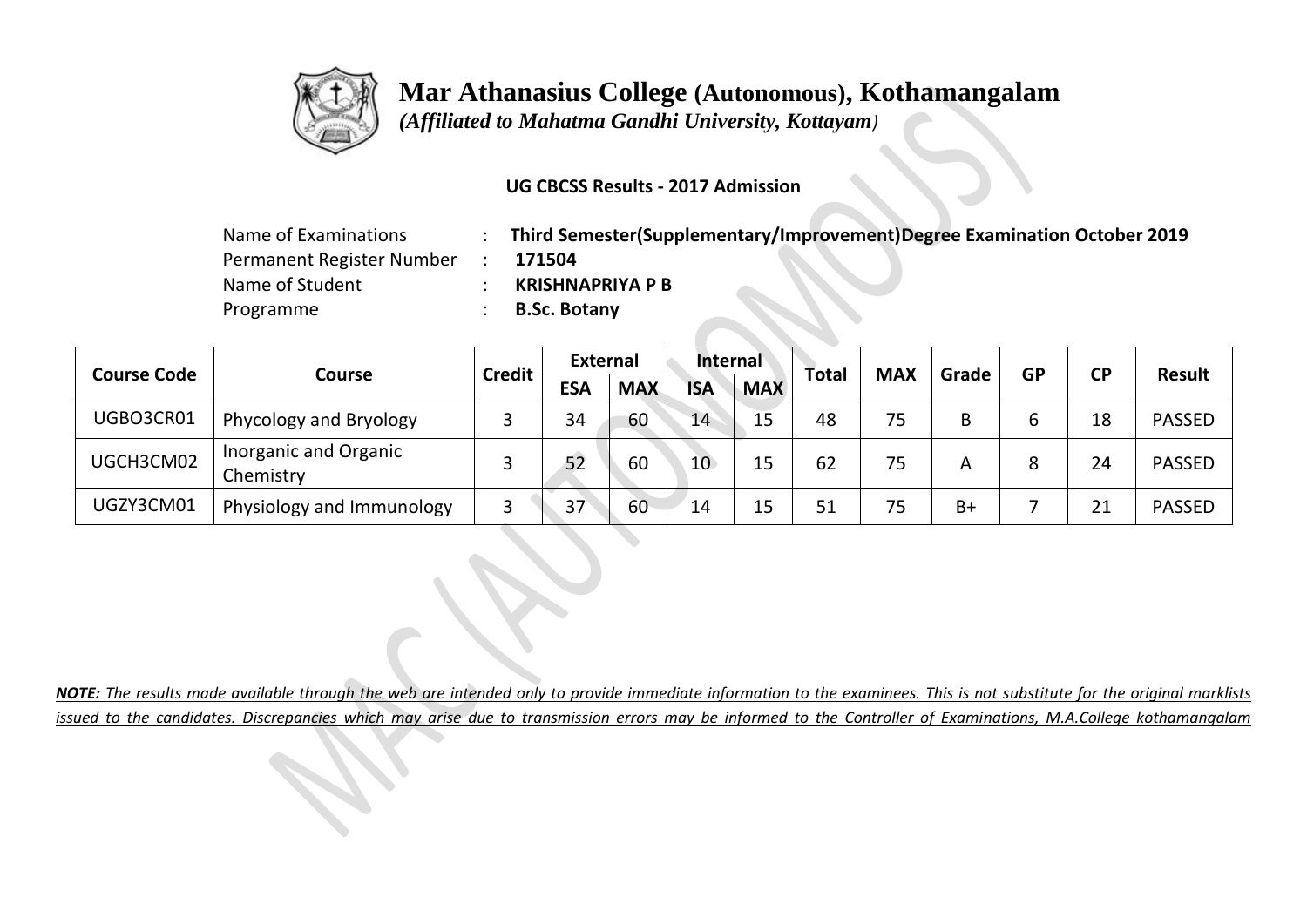

 *(Affiliated to Mahatma Gandhi University, Kottayam)*

### **UG CBCSS Results - 2017 Admission**

| Name of Examinations      | Third Semester(Supplementary/Improvement)Degree Examination October 2019 |
|---------------------------|--------------------------------------------------------------------------|
| Permanent Register Number | 171505                                                                   |
| Name of Student           | <b>NEGHA A SANTHOSH</b>                                                  |
| Programme                 | <b>B.Sc. Botany</b>                                                      |

| <b>Course Code</b> |                           | <b>Credit</b> | <b>External</b> |            | <b>Internal</b> |            |       | <b>MAX</b> | Grade | <b>GP</b> | <b>CP</b> | <b>Result</b> |
|--------------------|---------------------------|---------------|-----------------|------------|-----------------|------------|-------|------------|-------|-----------|-----------|---------------|
|                    | Course                    |               | <b>ESA</b>      | <b>MAX</b> | <b>ISA</b>      | <b>MAX</b> | Total |            |       |           |           |               |
| UGBO3CR01          | Phycology and Bryology    |               | 40              | 60         | 15              | 15         | 55    |            | $B+$  |           | 21        | <b>PASSED</b> |
| UGZY3CM01          | Physiology and Immunology |               | 48              | 60         | 15              | 15         | 63    | <b>پ</b>   |       |           | 24        | <b>PASSED</b> |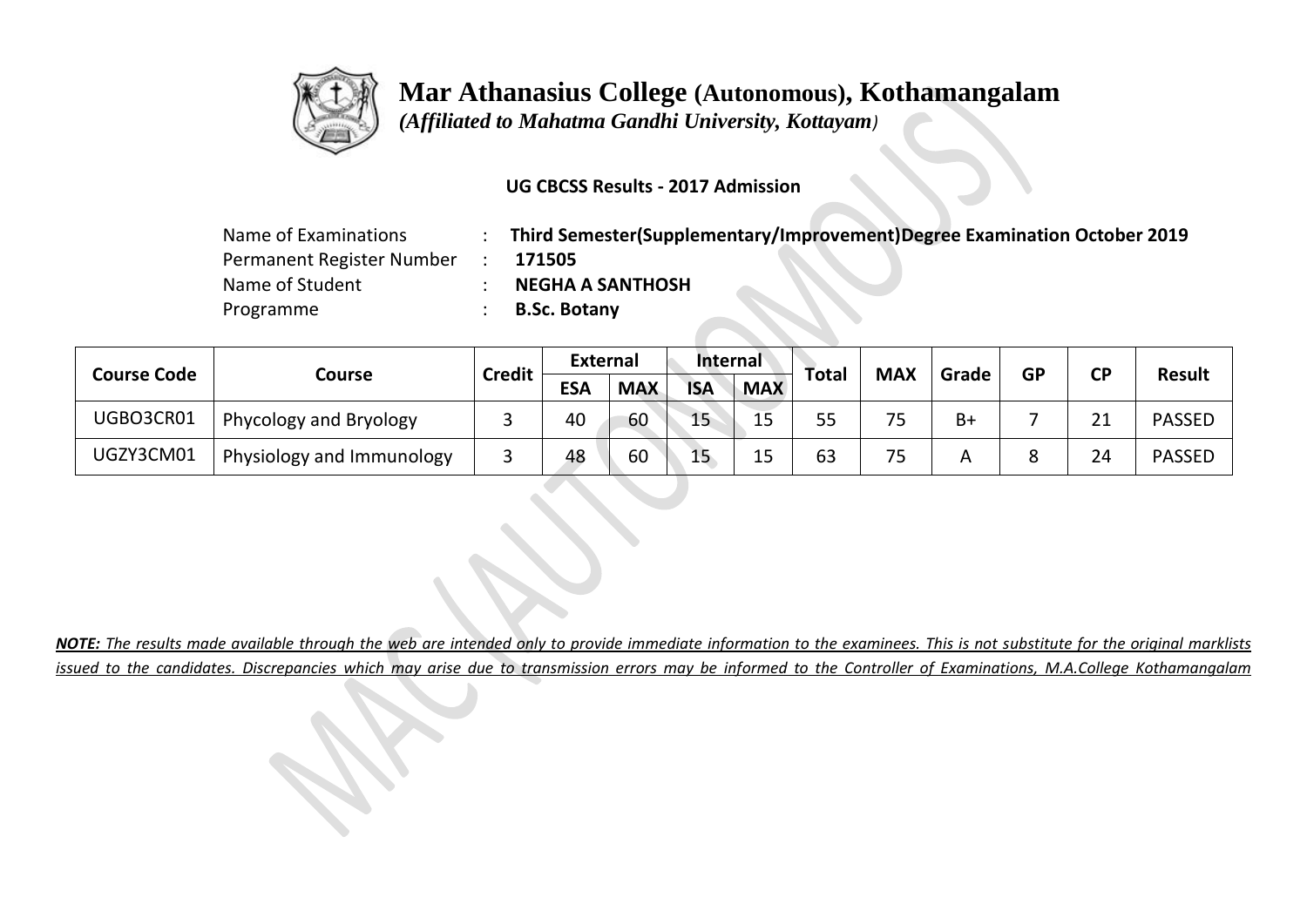

 *(Affiliated to Mahatma Gandhi University, Kottayam)*

### **UG CBCSS Results - 2017 Admission**

| Name of Examinations      | Third Semester(Supplementary/Improvement)Degree Examination October 2019 |
|---------------------------|--------------------------------------------------------------------------|
| Permanent Register Number | 171506                                                                   |
| Name of Student           | NIYA ANNA SAJU                                                           |
| Programme                 | <b>B.Sc. Botany</b>                                                      |

| <b>Course Code</b> |                                    | <b>Credit</b> | <b>External</b> |            | <b>Internal</b> |            |                          | <b>MAX</b> | Grade | <b>GP</b> | СP                       | <b>Result</b> |
|--------------------|------------------------------------|---------------|-----------------|------------|-----------------|------------|--------------------------|------------|-------|-----------|--------------------------|---------------|
|                    | Course                             |               | <b>ESA</b>      | <b>MAX</b> | <b>ISA</b>      | <b>MAX</b> | <b>Total</b>             |            |       |           |                          |               |
| UGCH3CM02          | Inorganic and Organic<br>Chemistry |               | Ab              | 60         | 14              | 15         | $\overline{\phantom{0}}$ |            |       | -         | $\overline{\phantom{0}}$ | <b>FAILED</b> |
| UGZY3CM01          | Physiology and Immunology          |               | 47              | 60         | 14              | 15         | 61                       |            | A     |           | 24                       | <b>PASSED</b> |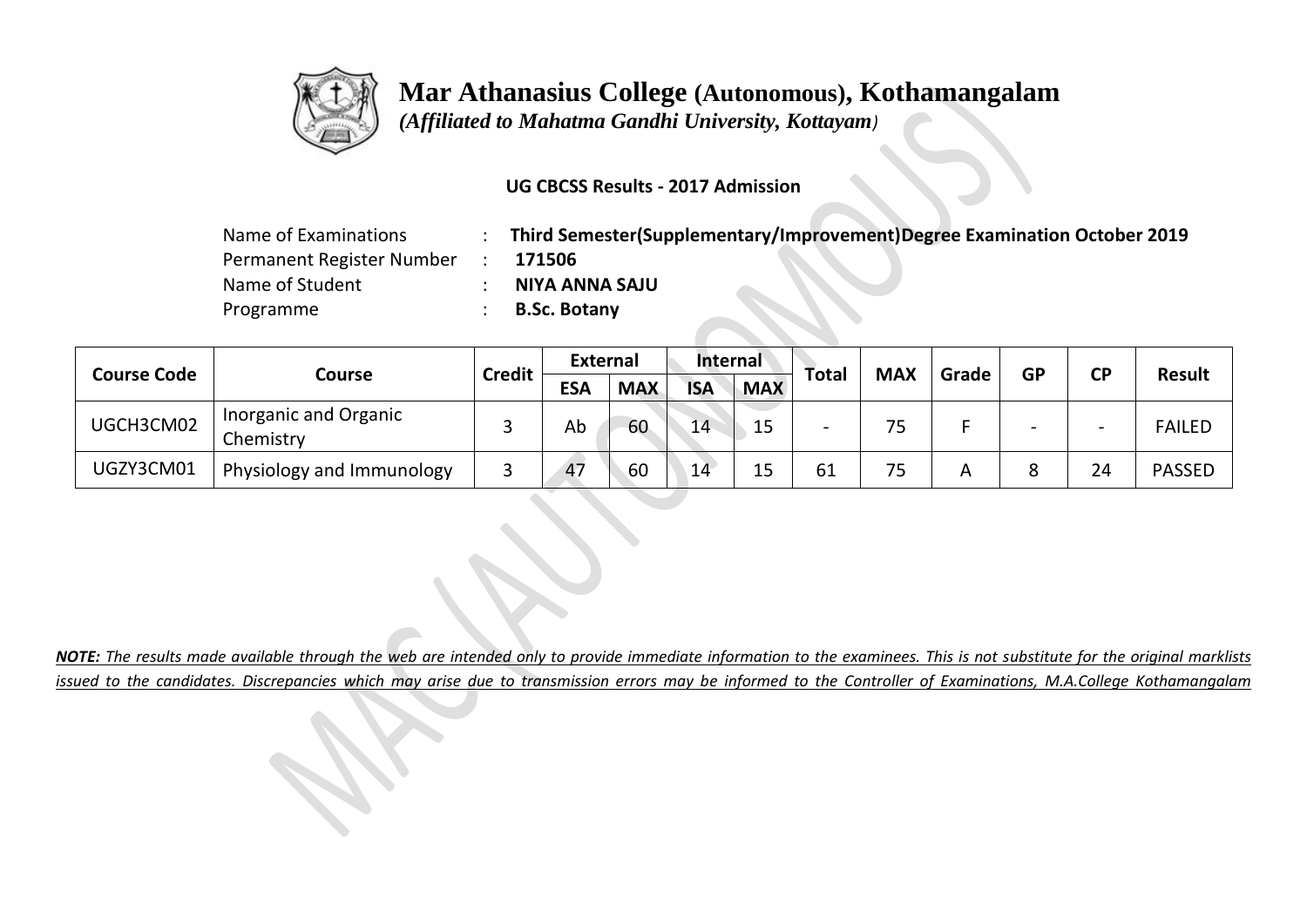

 *(Affiliated to Mahatma Gandhi University, Kottayam)*

### **UG CBCSS Results - 2017 Admission**

| Name of Examinations      | Third Semester(Supplementary/Improvement)Degree Examination October 2019 |
|---------------------------|--------------------------------------------------------------------------|
| Permanent Register Number | 171509                                                                   |
| Name of Student           | <b>ABITHA BOSE</b>                                                       |
| Programme                 | <b>B.Sc. Botany</b>                                                      |

| <b>Course Code</b> |                        | <b>Credit</b> | <b>External</b>         |            | <b>Internal</b> |                     |       | <b>MAX</b> | Grade | <b>GP</b> | <b>CP</b> | <b>Result</b> |
|--------------------|------------------------|---------------|-------------------------|------------|-----------------|---------------------|-------|------------|-------|-----------|-----------|---------------|
|                    | Course                 |               | ESA                     | <b>MAX</b> | <b>ISA</b>      | <b>MAX</b>          | Total |            |       |           |           |               |
| UGBO3CR01          | Phycology and Bryology |               | $\mathbf{\Omega}$<br>__ | 60         | $\sim$<br>ᅩ     | $\sim$ $\sim$<br>∸~ | 34    | --<br>-    | -     |           | ᅩ         | <b>PASSED</b> |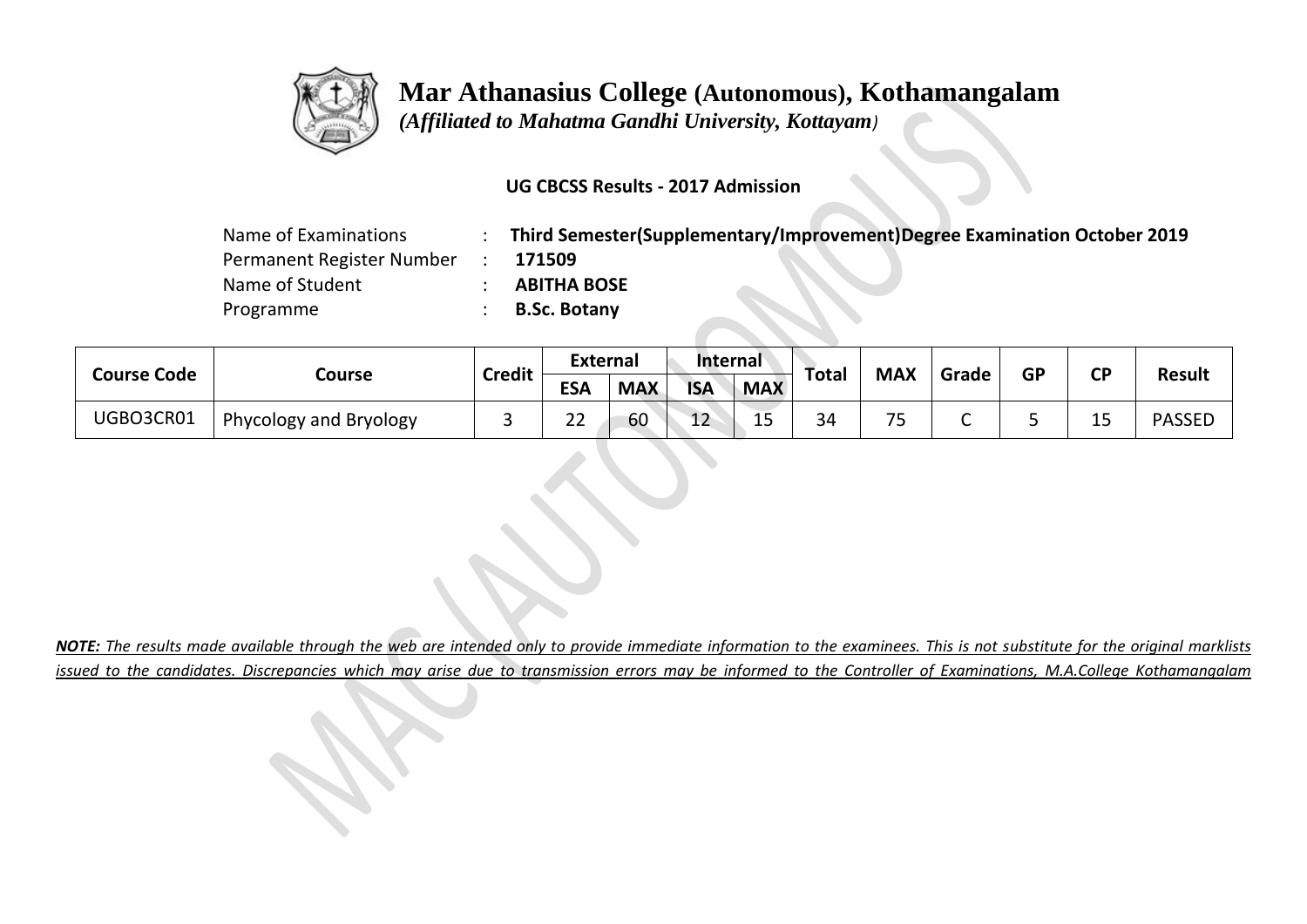

 *(Affiliated to Mahatma Gandhi University, Kottayam)*

### **UG CBCSS Results - 2017 Admission**

| Name of Examinations      | Third Semester(Supplementary/Improvement)Degree Examination October 2019 |
|---------------------------|--------------------------------------------------------------------------|
| Permanent Register Number | 171511                                                                   |
| Name of Student           | <b>ANN MARIA ALEX</b>                                                    |
| Programme                 | <b>B.Sc. Botany</b>                                                      |

| <b>Course Code</b> |                        | <b>Credit</b> | <b>External</b> |            | <b>Internal</b> |             |       |            |       | <b>GP</b> | <b>CP</b>                |               |
|--------------------|------------------------|---------------|-----------------|------------|-----------------|-------------|-------|------------|-------|-----------|--------------------------|---------------|
|                    | Course                 |               | <b>ESA</b>      | <b>MAX</b> | <b>ISA</b>      | <b>MAX</b>  | Total | <b>MAX</b> | Grade |           |                          | <b>Result</b> |
| UGBO3CR01          | Phycology and Bryology |               | $\sim$<br>ᅩᄼ    | 60         | $-11$<br>ᆂᆂ     | $\sim$<br>ᅩ | -     | -          | -     |           | $\overline{\phantom{0}}$ | <b>FAILED</b> |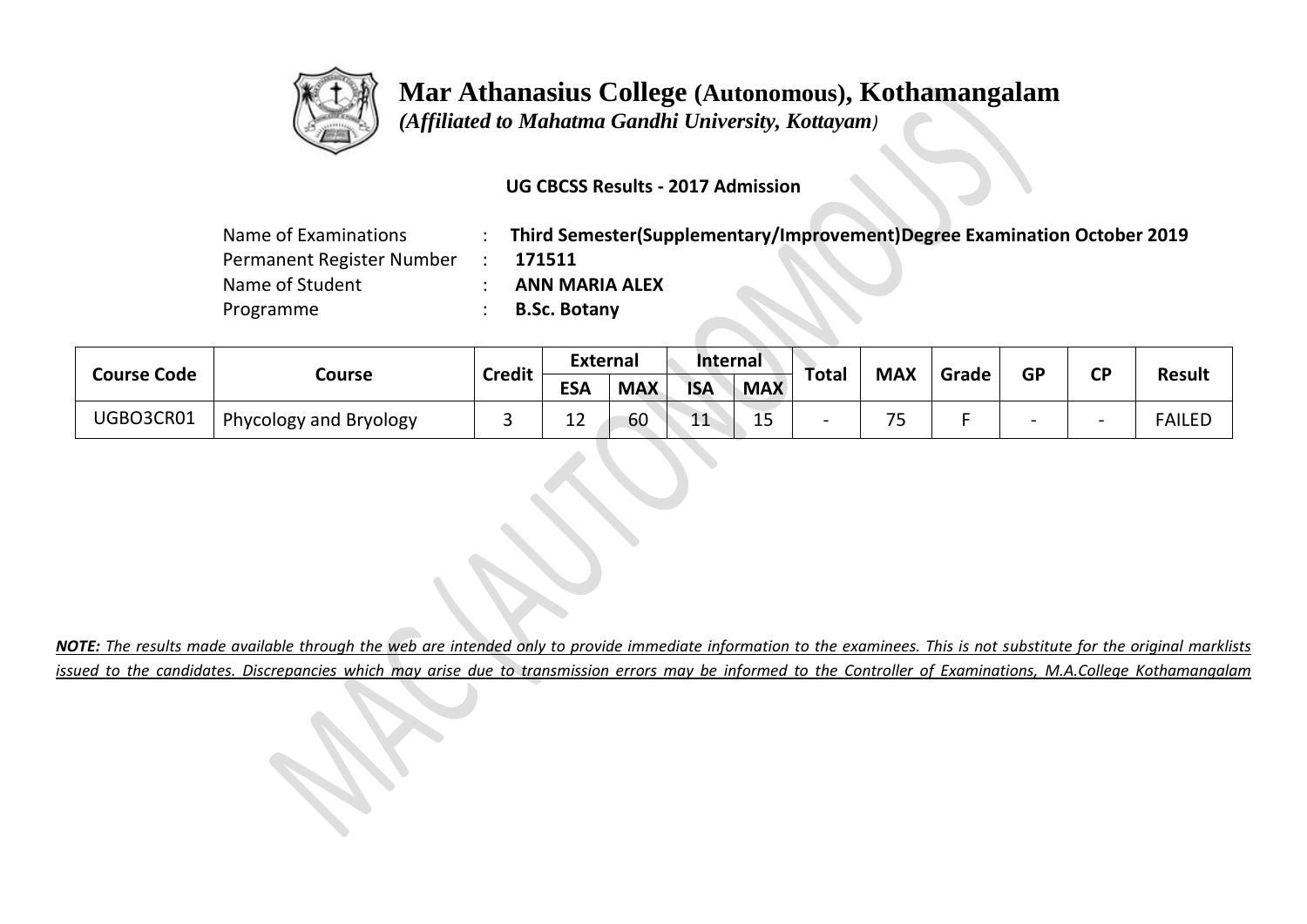

 *(Affiliated to Mahatma Gandhi University, Kottayam)*

### **UG CBCSS Results - 2017 Admission**

| Name of Examinations      | Third Semester(Supplementary/Improvement)Degree Examination October 2019 |
|---------------------------|--------------------------------------------------------------------------|
| Permanent Register Number | 171512                                                                   |
| Name of Student           | ANNA MARIYA AVARACHAN                                                    |
| Programme                 | <b>B.Sc. Botany</b>                                                      |

| <b>Course Code</b> |                    | <b>Credit</b> | <b>External</b> |            | <b>Internal</b> |            |       | <b>MAX</b> | Grade | <b>GP</b> | <b>CP</b> | <b>Result</b> |
|--------------------|--------------------|---------------|-----------------|------------|-----------------|------------|-------|------------|-------|-----------|-----------|---------------|
|                    | Course             |               | <b>ESA</b>      | <b>MAX</b> | <b>ISA</b>      | <b>MAX</b> | Total |            |       |           |           |               |
| UGML3CC01          | ' ദൃശ്യകലാസാഹിത്യം |               | 39              | 80         | 19              | 20         | 58    | 100        |       |           | 24        | <b>PASSED</b> |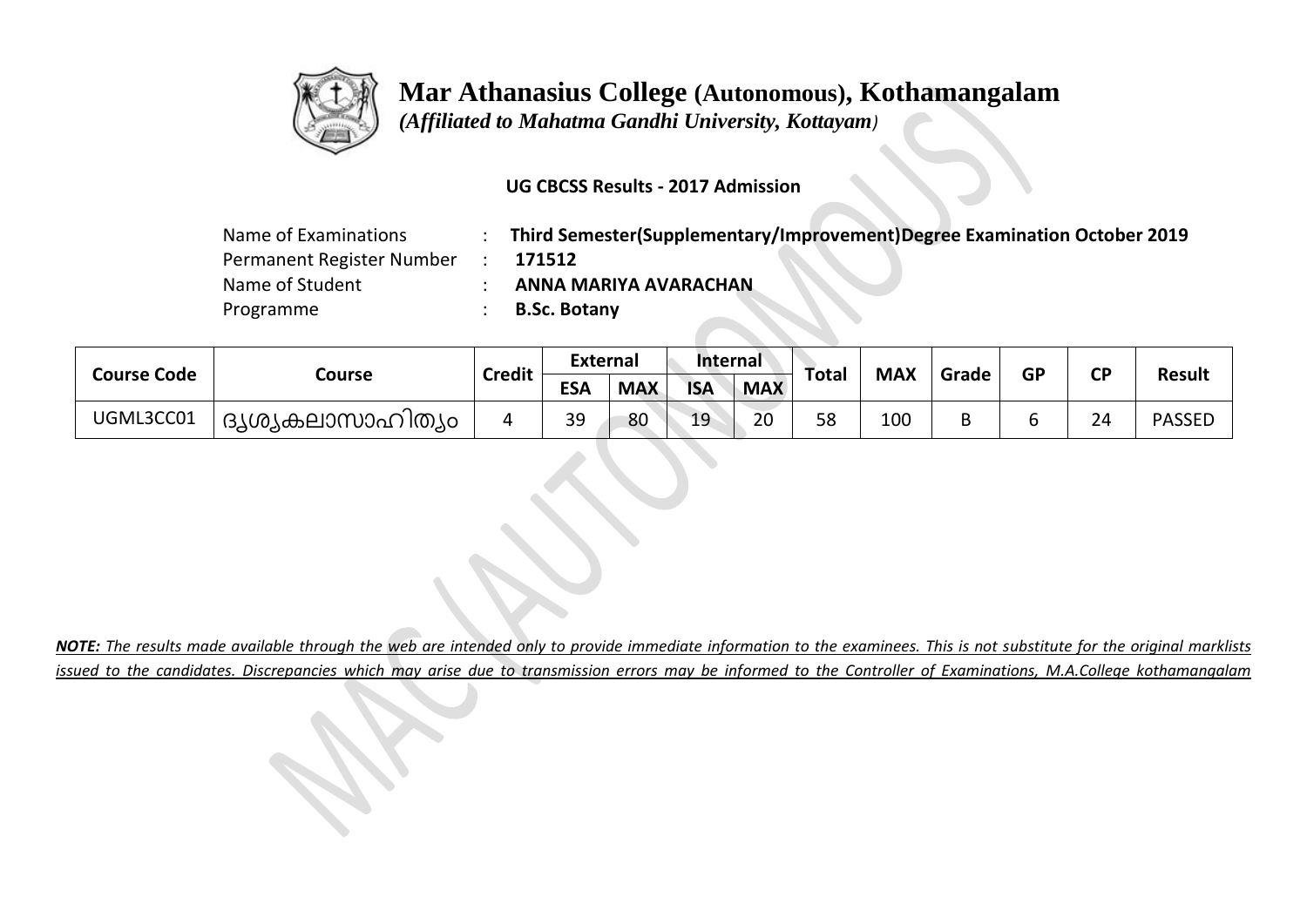

 *(Affiliated to Mahatma Gandhi University, Kottayam)*

### **UG CBCSS Results - 2017 Admission**

| Name of Examinations      | Third Semester(Supplementary/Improvement)Degree Examination October 2019 |
|---------------------------|--------------------------------------------------------------------------|
| Permanent Register Number | 171513                                                                   |
| Name of Student           | <b>ASNA PAREETH</b>                                                      |
| Programme                 | <b>B.Sc. Botany</b>                                                      |

| <b>Course Code</b> |                                    |               | <b>External</b> |            | <b>Internal</b> |            |                          | <b>MAX</b> |       |           |                          | <b>Result</b> |
|--------------------|------------------------------------|---------------|-----------------|------------|-----------------|------------|--------------------------|------------|-------|-----------|--------------------------|---------------|
|                    | Course                             | <b>Credit</b> | <b>ESA</b>      | <b>MAX</b> | <b>ISA</b>      | <b>MAX</b> | <b>Total</b>             |            | Grade | <b>GP</b> | <b>CP</b>                |               |
| UGBO3CR01          | Phycology and Bryology             |               | Ab              | 60         | 14              | 15         | $\overline{\phantom{0}}$ | 75         |       |           | $\overline{\phantom{0}}$ | <b>PASSED</b> |
| UGCH3CM02          | Inorganic and Organic<br>Chemistry |               | 47              | 60         | 14              | 15         | 61                       | 75         | A     | 8         | 24                       | <b>PASSED</b> |
| UGZY3CM01          | Physiology and Immunology          |               | 40              | 60         | 15              | 15         | 55                       | 75         | $B+$  |           | 21                       | <b>PASSED</b> |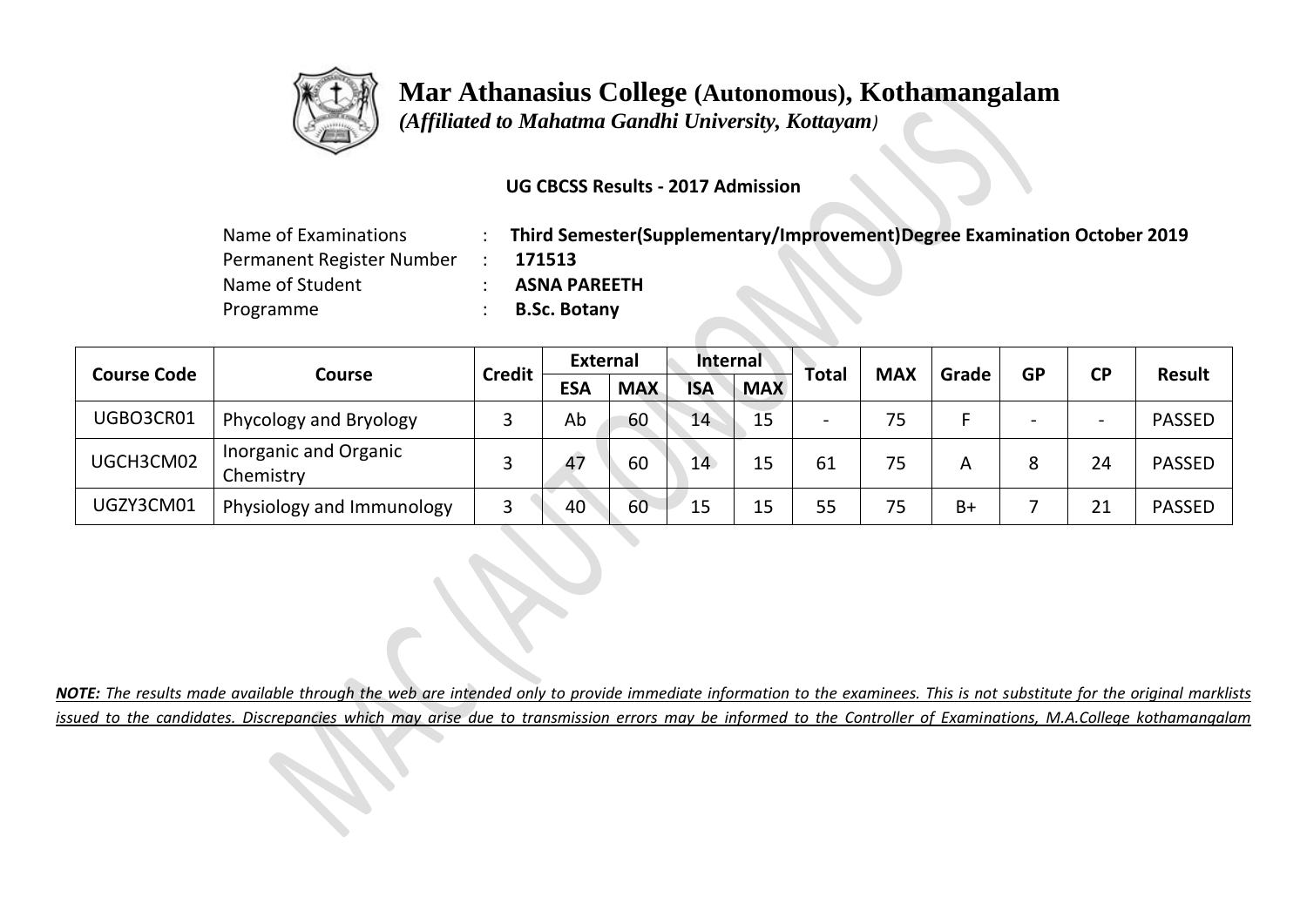

 *(Affiliated to Mahatma Gandhi University, Kottayam)*

### **UG CBCSS Results - 2017 Admission**

| Name of Examinations      | Third Semester(Supplementary/Improvement)Degree Examination October 2019 |  |
|---------------------------|--------------------------------------------------------------------------|--|
| Permanent Register Number | 171515                                                                   |  |
| Name of Student           | <b>FATHIMA EBRAHIM</b>                                                   |  |
| Programme                 | <b>B.Sc. Botany</b>                                                      |  |

| <b>Course Code</b> |                        | <b>Credit</b> | <b>External</b> |            | Internal   |            |       | <b>MAX</b> |       | <b>GP</b> | <b>CP</b> | <b>Result</b> |
|--------------------|------------------------|---------------|-----------------|------------|------------|------------|-------|------------|-------|-----------|-----------|---------------|
|                    | Course                 |               | <b>ESA</b>      | <b>MAX</b> | <b>ISA</b> | <b>MAX</b> | Total |            | Grade |           |           |               |
| UGBO3CR01          | Phycology and Bryology |               | Ab              | 60         | 12<br>τp   | ᅩ          |       | フロ<br>-    |       |           | -         | <b>FAILED</b> |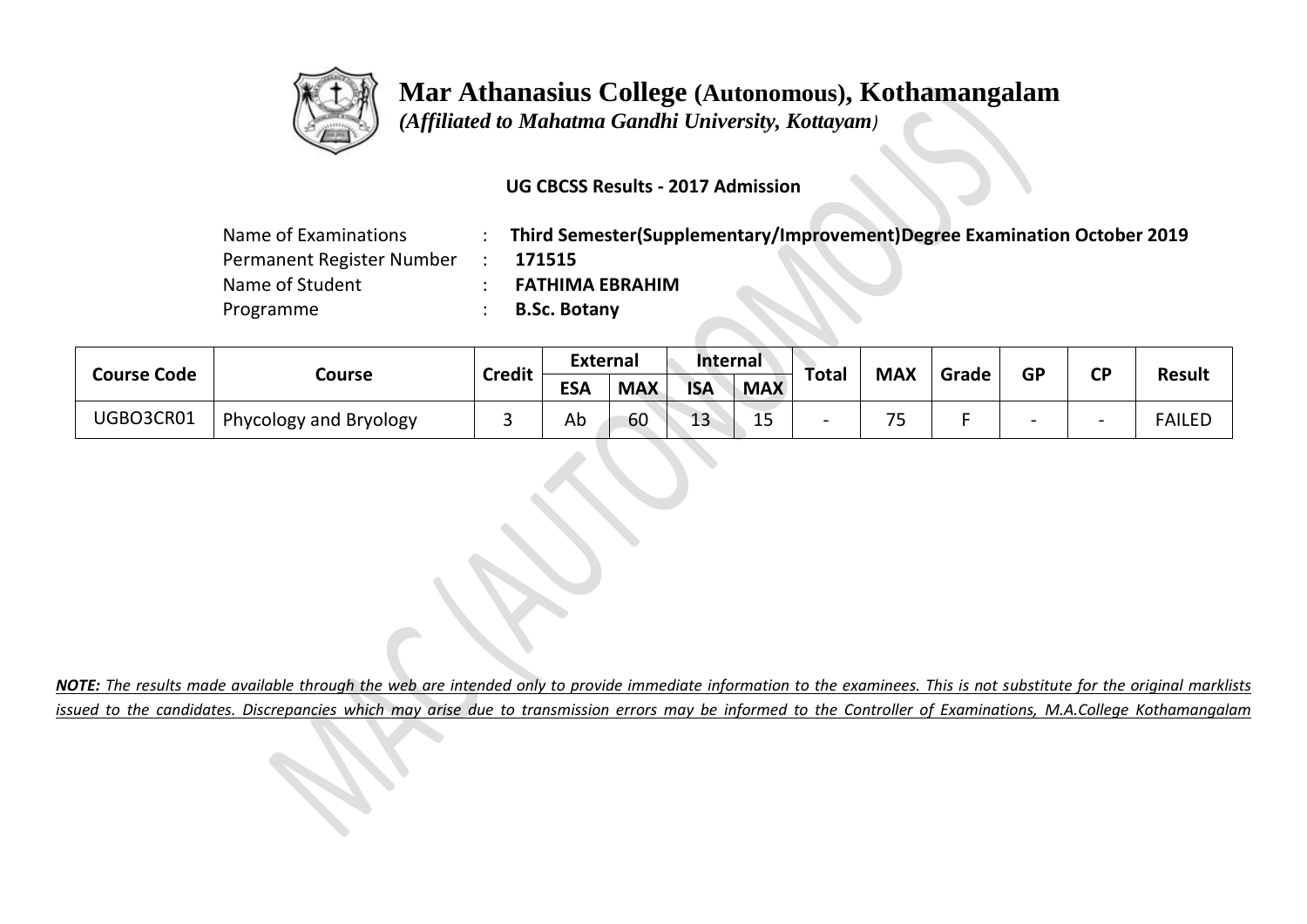

 *(Affiliated to Mahatma Gandhi University, Kottayam)*

### **UG CBCSS Results - 2017 Admission**

| Name of Examinations      | Third Semester(Supplementary/Improvement)Degree Examination October 2019 |
|---------------------------|--------------------------------------------------------------------------|
| Permanent Register Number | 171516                                                                   |
| Name of Student           | <b>GAYATHRY VIJAYAN</b>                                                  |
| Programme                 | <b>B.Sc. Botany</b>                                                      |

| <b>Course Code</b> |                           | <b>Credit</b> | <b>External</b> |            | <b>Internal</b> |            |                          | <b>MAX</b> |       | <b>GP</b>                | <b>CP</b>                | <b>Result</b> |
|--------------------|---------------------------|---------------|-----------------|------------|-----------------|------------|--------------------------|------------|-------|--------------------------|--------------------------|---------------|
|                    | Course                    |               | <b>ESA</b>      | <b>MAX</b> | <b>ISA</b>      | <b>MAX</b> | Total                    |            | Grade |                          |                          |               |
| UGML3CC01          | ദൃശ്യകലാസാഹിത്യം          | 4             | 58              | 80         | 17              | 20         | 75                       | 100        | Α     |                          | 32                       | <b>PASSED</b> |
| UGBO3CR01          | Phycology and Bryology    |               | 43              | 60         | 15              | 15         | 58                       | 75         | Α     |                          | 24                       | <b>PASSED</b> |
| UGZY3CM01          | Physiology and Immunology |               | Ab              | 60         | 15              | 15         | $\overline{\phantom{0}}$ | 75         |       | $\overline{\phantom{0}}$ | $\overline{\phantom{0}}$ | <b>FAILED</b> |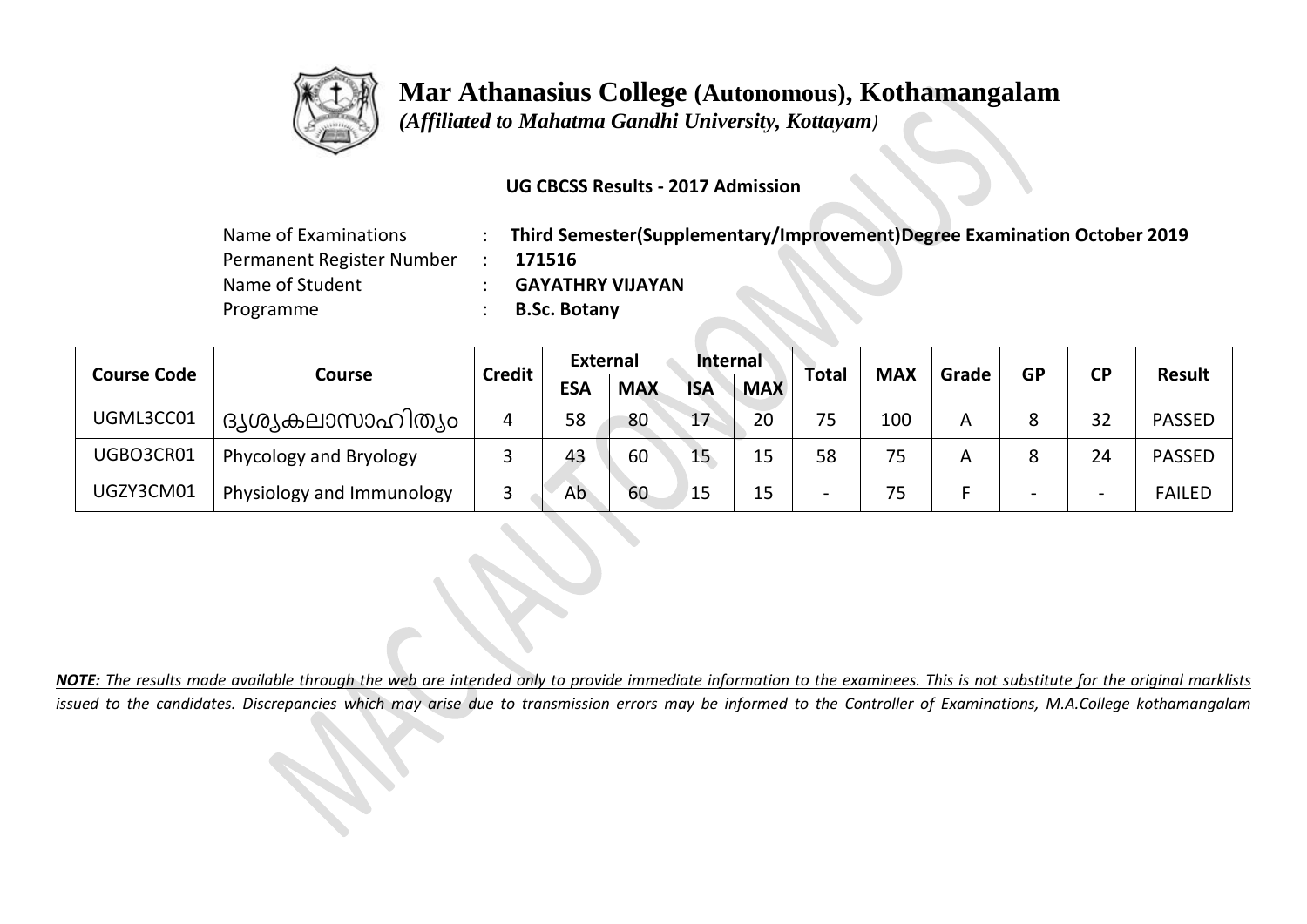

 *(Affiliated to Mahatma Gandhi University, Kottayam)*

### **UG CBCSS Results - 2017 Admission**

| Name of Examinations      | Third Semester(Supplementary/Improvement)Degree Examination October 2019 |
|---------------------------|--------------------------------------------------------------------------|
| Permanent Register Number | 171517                                                                   |
| Name of Student           | <b>JAYASOORYA K S</b>                                                    |
| Programme                 | <b>B.Sc. Botany</b>                                                      |

| <b>Course Code</b> | <b>External</b><br><b>Internal</b><br><b>Credit</b><br>Course<br><b>ESA</b><br><b>ISA</b><br><b>MAX</b> |  |    | <b>MAX</b>                    |            | <b>GP</b>                | <b>CP</b> | <b>Result</b> |  |                          |               |
|--------------------|---------------------------------------------------------------------------------------------------------|--|----|-------------------------------|------------|--------------------------|-----------|---------------|--|--------------------------|---------------|
|                    |                                                                                                         |  |    |                               | <b>MAX</b> | Total                    |           | Grade         |  |                          |               |
| UGBO3CR01          | Phycology and Bryology                                                                                  |  | 60 | $\overline{\phantom{a}}$<br>ے | 1 E<br>ᅩ   | $\overline{\phantom{a}}$ | --        |               |  | $\overline{\phantom{0}}$ | <b>FAILED</b> |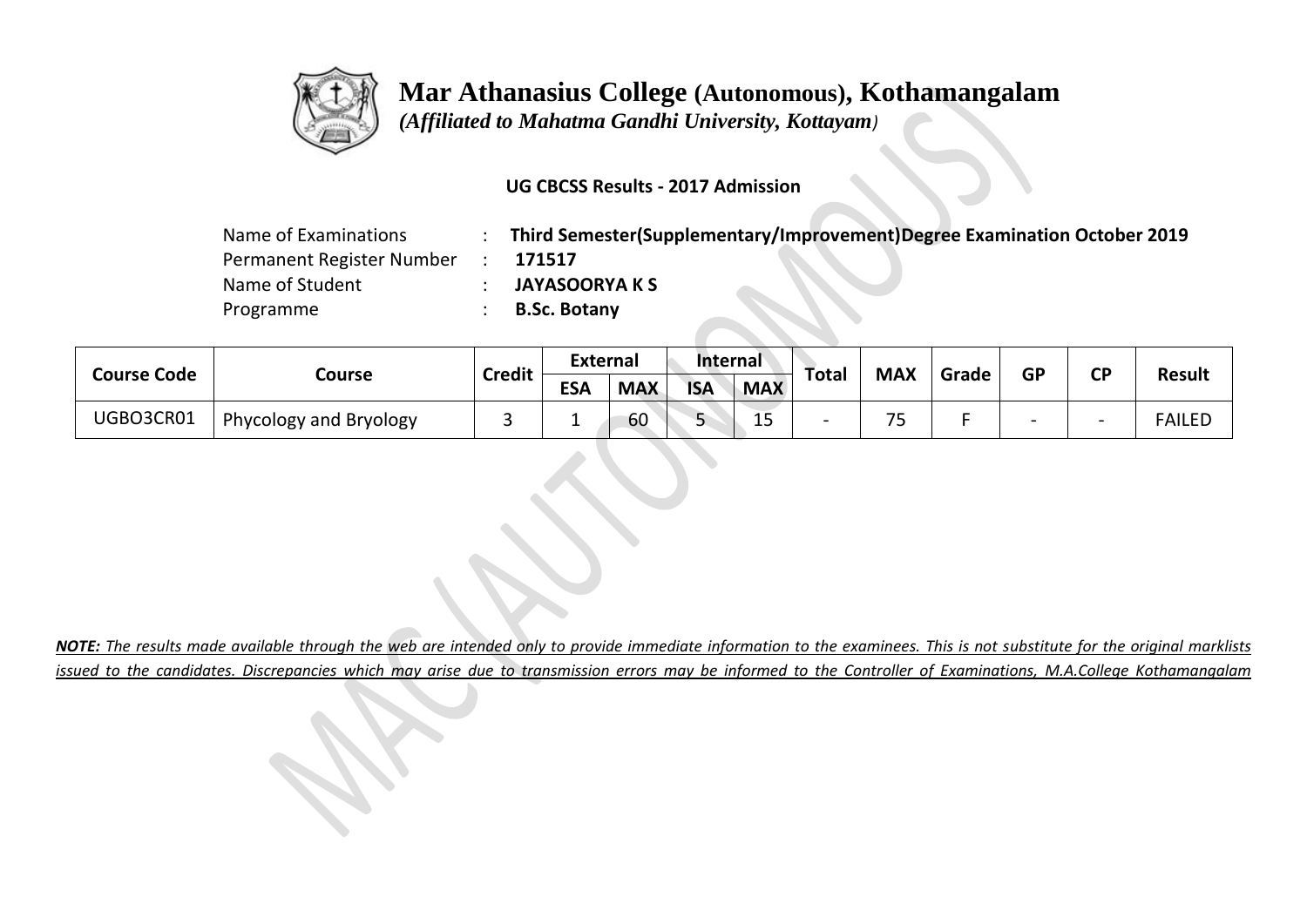

 *(Affiliated to Mahatma Gandhi University, Kottayam)*

### **UG CBCSS Results - 2017 Admission**

| Name of Examinations      | Third Semester(Supplementary/Improvement)Degree Examination October 2019 |
|---------------------------|--------------------------------------------------------------------------|
| Permanent Register Number | 171519                                                                   |
| Name of Student           | <b>LAKSHMI REMESH</b>                                                    |
| Programme                 | <b>B.Sc. Botany</b>                                                      |

| <b>Course Code</b> |                        | <b>Credit</b> | <b>External</b> |            | <b>Internal</b> |            | Total | <b>MAX</b> |                | <b>GP</b> | <b>CP</b> |               |
|--------------------|------------------------|---------------|-----------------|------------|-----------------|------------|-------|------------|----------------|-----------|-----------|---------------|
|                    | Course                 |               | <b>ESA</b>      | <b>MAX</b> | <b>ISA</b>      | <b>MAX</b> |       |            | Grade          |           |           | <b>Result</b> |
| UGML3CC01          | ദൃശ്യകലാസാഹിത്യം       | 4             | 59              | 80         | 16              | 20         | 75    | 100        | $\overline{A}$ |           | 32        | <b>PASSED</b> |
| UGBO3CR01          | Phycology and Bryology |               | 33              | 60         | 14              | 15         | 47    | 75         | B              |           | 18        | <b>PASSED</b> |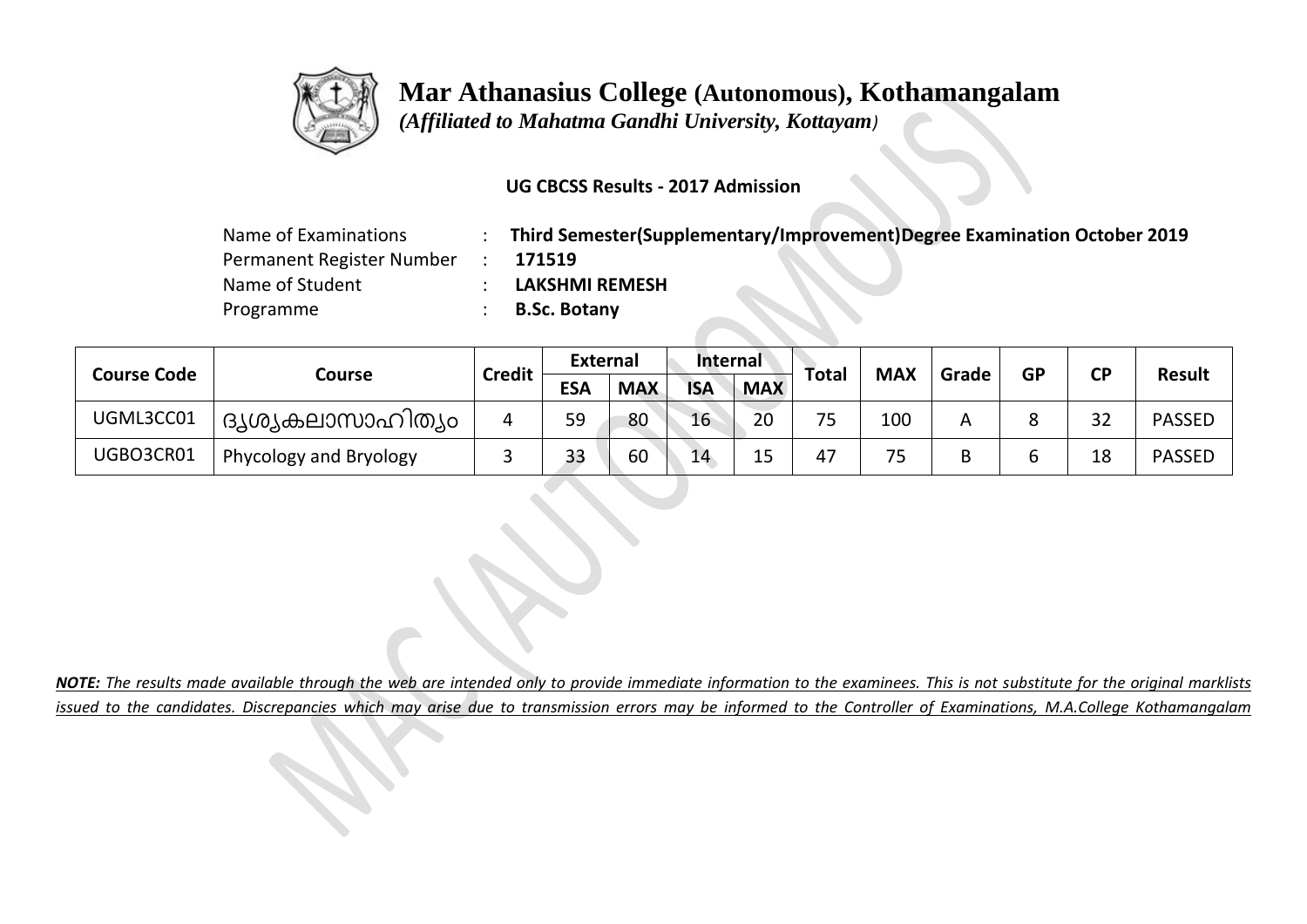

 *(Affiliated to Mahatma Gandhi University, Kottayam)*

### **UG CBCSS Results - 2017 Admission**

| Name of Examinations      | Third Semester(Supplementary/Improvement)Degree Examination October 2019 |
|---------------------------|--------------------------------------------------------------------------|
| Permanent Register Number | 171521                                                                   |
| Name of Student           | <b>RESHMA RAJAN</b>                                                      |
| Programme                 | <b>B.Sc. Botany</b>                                                      |

| <b>Course Code</b> |                        | <b>Credit</b> | <b>External</b> |            | <b>Internal</b> |             | <b>Total</b> | <b>MAX</b>     | Grade | <b>GP</b> | ΓP       |               |
|--------------------|------------------------|---------------|-----------------|------------|-----------------|-------------|--------------|----------------|-------|-----------|----------|---------------|
|                    | Course                 |               | <b>ESA</b>      | <b>MAX</b> | <b>ISA</b>      | <b>MAX</b>  |              |                |       |           | ◡        | <b>Result</b> |
| UGBO3CR01          | Phycology and Bryology |               | 26              | 60         | $\sim$<br>ᅩ     | $\sim$<br>ᅩ | 38           | --<br><b>س</b> |       |           | 15<br>∸∼ | <b>PASSED</b> |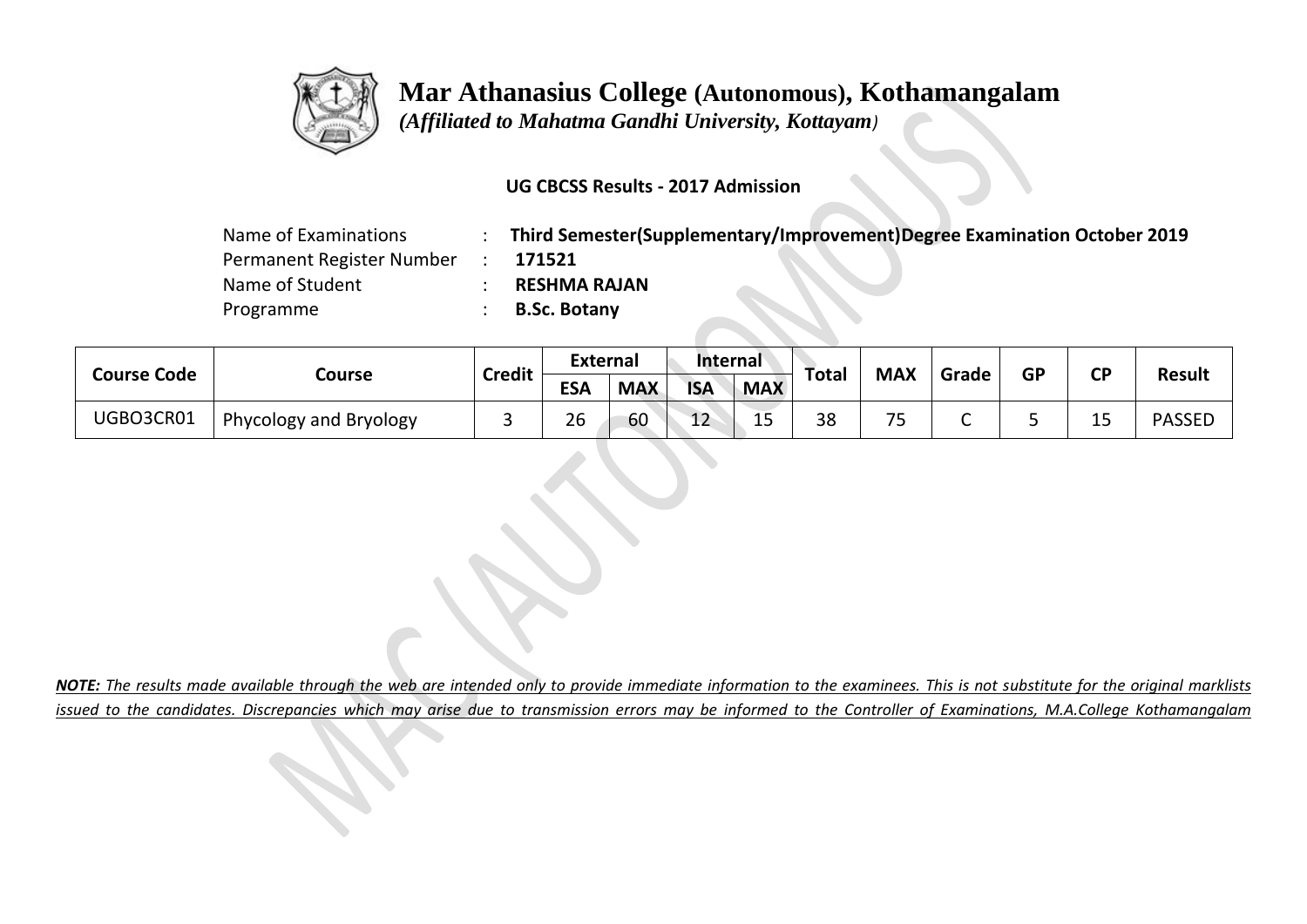

 *(Affiliated to Mahatma Gandhi University, Kottayam)*

### **UG CBCSS Results - 2017 Admission**

| Name of Examinations      | Third Semester(Supplementary/Improvement)Degree Examination October 2019 |
|---------------------------|--------------------------------------------------------------------------|
| Permanent Register Number | 171522                                                                   |
| Name of Student           | <b>SALMABIK B</b>                                                        |
| Programme                 | <b>B.Sc. Botany</b>                                                      |

|                    |                                    |               | <b>External</b> |            | <b>Internal</b> |            |                          | <b>MAX</b> | Grade | <b>GP</b>                | <b>CP</b>                | <b>Result</b> |
|--------------------|------------------------------------|---------------|-----------------|------------|-----------------|------------|--------------------------|------------|-------|--------------------------|--------------------------|---------------|
| <b>Course Code</b> | Course                             | <b>Credit</b> | <b>ESA</b>      | <b>MAX</b> | <b>ISA</b>      | <b>MAX</b> | <b>Total</b>             |            |       |                          |                          |               |
| UGBO3CR01          | Phycology and Bryology             |               | 12              | 60         | 11              | 15         | $\overline{\phantom{0}}$ | 75         |       | $\overline{\phantom{0}}$ | $\overline{\phantom{0}}$ | <b>FAILED</b> |
| UGCH3CM02          | Inorganic and Organic<br>Chemistry |               | 8               | 60         | 10 <sup>°</sup> | 15         | $\overline{\phantom{0}}$ | 75         |       | -                        | $\overline{\phantom{0}}$ | <b>FAILED</b> |
| UGZY3CM01          | Physiology and Immunology          |               | 10              | 60         | 11              | 15         | $\overline{\phantom{0}}$ | 75         |       | $\overline{\phantom{0}}$ | $\overline{\phantom{0}}$ | <b>FAILED</b> |